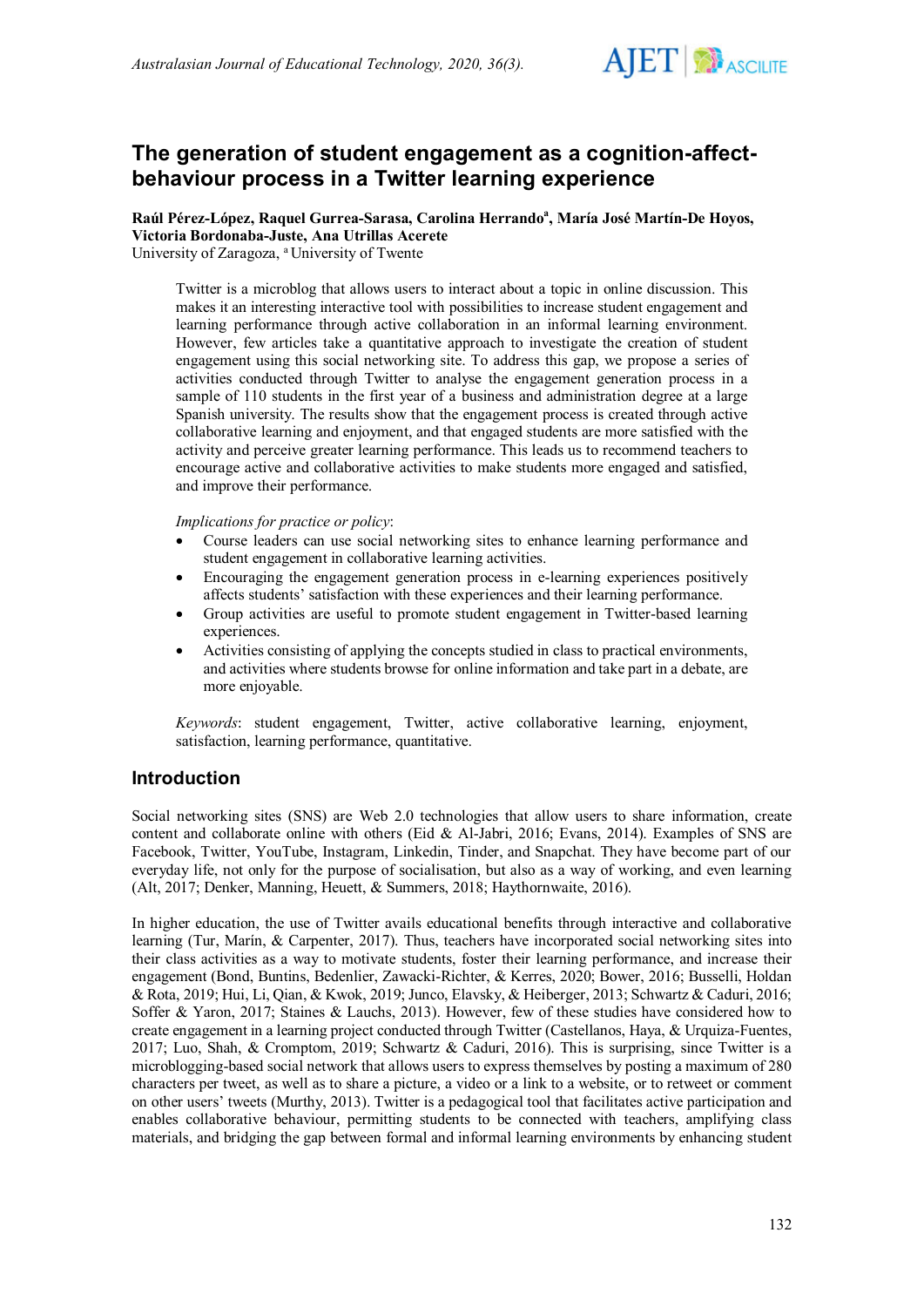

engagement beyond the classroom (Barn, 2016; Holland, 2019; Jagušt, Botički, & So, 2018; Pérez-San Agustín, Muñoz-Merino, Alario-Hoyos, Soldani, & Delgado-Kloos*,* 2015).

Previous studies have considered engagement as a single variable, focusing only on its outcomes and disregarding its antecedents. Few have taken into account that engagement is part of a process made up of cognitive, affective, and behavioural dimensions (Bond & Bedenlier, 2019; Bond et al., 2020; Fredricks, Blumenfeld, & Paris, 2004; Henrie, Halverson, & Graham, 2015; Kahu & Nelson, 2018; Xie, Heddy, & Greene, 2019). The articles on student engagement in the Twitter context are scarce and call for further research (Ertmer, Sadaf, & Ertmer, 2011; Henrie et al., 2015; Pallas, Eidenfalk, & Engel, 2019; Schindler, Burkholder, Morad, & Marsh, 2017; Tang & Hew, 2017).

As a consequence, this article has two main objectives: first, to explore whether a learning experience based on Twitter conducted in an informal environment can foster student engagement; and, second, to propose a process of engagement generation, identifying which characteristics of the activity can contribute to generating engagement and, subsequently, learning performance. The learning experience was conducted with 110 students aged between 18 and 22, enrolled in a business administration degree at a Spanish university. To the best of our knowledge, this article is one of the few that addresses the engagement generation process from a quantitative perspective.

# **Theoretical framework**

Student engagement has been described as an active cognitive motivation to participate in a task, showing an affective reaction and interest in the learning process, and entailing a positive behavioural conduct (Fredricks et al., 2004). The concept of engagement in education has been widely studied, and considers that individuals' engagement is the result of a process composed of cognitive, affective, and behavioural dimensions (Fredricks et al., 2004). Although this article also recognises that individuals can be engaged while experiencing only one of the engagement dimensions, we understand that engagement as a process is a result of a process composed of cognitive, affective, and behavioural dimensions, which is in line with the main research stream (Bond et al., 2020). While some authors hypothesise engagement as a multidimensional construct (Fredricks et al., 2004; Jang, Kim, & Reeve, 2016; Kahu, 2013), most studies in higher education analyse it as a single construct (e.g., Alt, 2017; Hui et al., 2019; Junco et al., 2013; Junco, Heiberger, & Loken, 2011; Shroff, Ting, & Lam, 2019; West, Moore, & Barry, 2015). This lack of consensus shows the need for a robust theorising of the engagement concept with quantitative analyses (Bond & Bedenlier, 2019; Henrie et al., 2015; Krause & Coates, 2008; Zaka, Fox, & Docherty, 2019). Nevertheless, two conceptualisations can be also identified: one is the feeling of being engaged as a result of a higher involvement within the activity (unidimensional construct, hereafter referred to as student engagement); and the other is the engagement process that consists of the dimensions of the cycle (multidimensional process, hereafter referred to as the engagement process). In student engagement research, the concept has been addressed indistinctly from both perspectives. On the one hand, student engagement, discussing its antecedents and consequences, and, on the other hand, the engagement process as a multifaceted construct (Montgomery, Hayward, Dunn, Carbonaro, & Amrhein, 2015; Shroff et al., 2019). However, in student engagement research, the conceptualisation remains inconclusive. This study considers student engagement as a feeling part of the multidimensional engagement process.

The purpose of our study is to bridge this gap in the student engagement literature in higher education, giving a definition of the multi-dimensional structure of the concept and quantitatively testing this definition in order to gain a deeper understanding of how engagement is generated among students. We define student engagement as a process where students enjoy and collaborate in the learning process, which subsequently engages them in this learning process, enhancing their satisfaction and learning performance.

This study theorises that the cognitive dimension is linked to the experience and knowledge acquired during individuals' interaction in the activity (Fredricks et al., 2004; Henrie et al., 2015). Active collaborative learning activities using new technologies in class, contribute to achieve students' engagement (Blasco-Arcas, Buil, Hernández-Ortega, & Sese, 2013). From a unidimensional perspective, inside of a process, technology-enabled active learning increases interactive student engagement (Shroff et al*.*, 2019). We consider that collaborative learning using social media in higher education acts as the cognitive dimension of the student engagement process.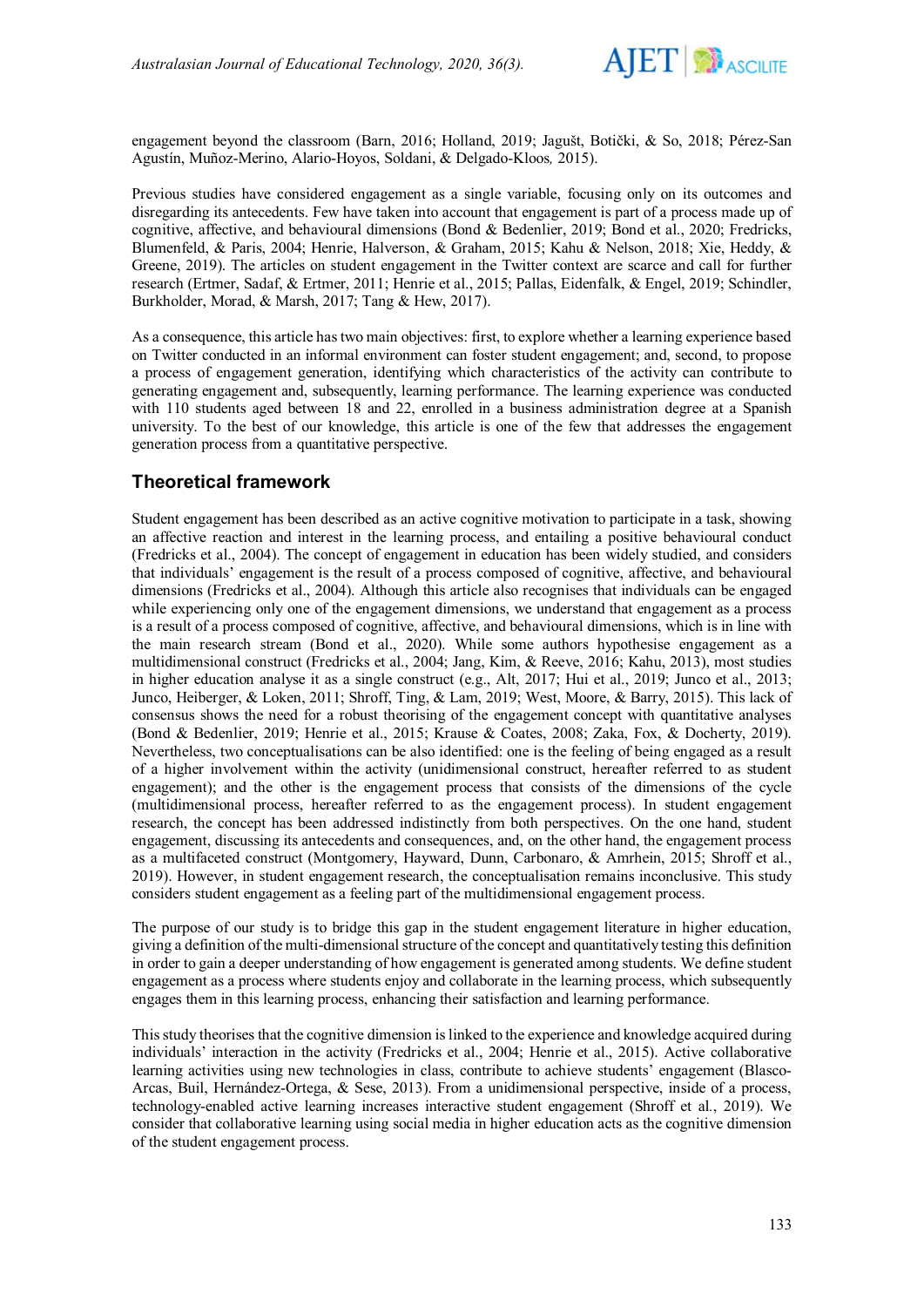

The cognitive appraisal of the learning experience will trigger an affective reaction (Bagozzi, Gopinath, & Nyer, 1999). Fredricks et al. (2004) state that students show different emotions during the learning experience, and these emotions increase their engagement with the activity being performed. As well as in offline environments, in digital platforms the affective dimension has been narrowly linked to emotions, using social networks as a channel for expression (Serrano-Puche, 2016). This affective dimension refers to how enjoyable and satisfactory the learning experience is for students. According to Calder, Malthouse, and Schaedel (2009), enjoyment is part of the affective dimension of the engagement process. Satisfaction with the learning experience refers to the students' affective assessment of the learning experience and to the fact that the student is content with the activities performed and the process (Westbrook & Oliver, 1991). Furthermore, satisfaction has been seen as a variable that is part of the engagement generation process (Alioon & Delialioğlu, 2019). Hence, we consider that the affective dimension consists of enjoyment, student engagement with the learning process, and satisfaction, since the emotions experienced in the affective dimension are positive.

Finally, the behavioural dimension is defined as the individual behavioural changes resulting from the influence of the previous dimensions (Brodie, Ilic, Juric, & Hollebeck, 2013). It has been shown that students who enjoy the activities and are engaged are likely to have a better learning performance (Blasco-Arcas et al., 2013; Eid & Al-Jabri, 2016). Thus, this paper proposes that, in the context of higher education, the behavioural dimension is linked to students' learning performance. Figure 1 depicts our conceptual model.



*Figure 1.* Conceptual model

# **Literature review and development of hypotheses**

## **The cognitive dimension of engagement process**

Active collaborative learning has received a great deal of attention in recent decades in educational technology literature (Gewerc, Montero, & Lama, 2014; Walker et al., 2018). Collaborative learning is a philosophy of interaction in which individuals are responsible for their actions, including learning, and respect the abilities and contributions of their peers (Laal & Gohdsi, 2012). From an educational perspective, teaching and learning in collaboration involves groups of learners working together to solve a problem or complete a task (Laal et al., 2012). In this context, learners have the opportunity to study the subject matter in greater depth (Kennedy & Cuts, 2005), to promote their critical thinking skills, and to involve themselves actively in the learning process (Pantiz, 1999).

These positive effects of active collaborative learning on the student experience are enhanced when they are supported by the use of new technologies (Biassutti, 2017; Blasco-Arcas et al., 2013; Walker et al., 2018). Social media are widely considered to improve collaborative learning among students and researchers (Brown, 2012; Al-Rhami, Alias, Othman, Marin, Tur, 2018). According to Ratneswary and Rasiah (2014), social networking sites are effective tools to encourage collaborative learning. Facebook, for example, creates a more positive and less threatening learning environment which enhances the students' engagement and learning experience. Learning from peers through social media improves the engagement of students, enriches their learning activities, and facilitates group discussions, encouraging participation, since they are perceived as equals (Luo et al., 2019; Shroff et al., 2019). Collaborative learning is the cognitive dimension of the engagement generation process, so we propose:

H1: Active collaborative learning has a direct and positive effect on student engagement.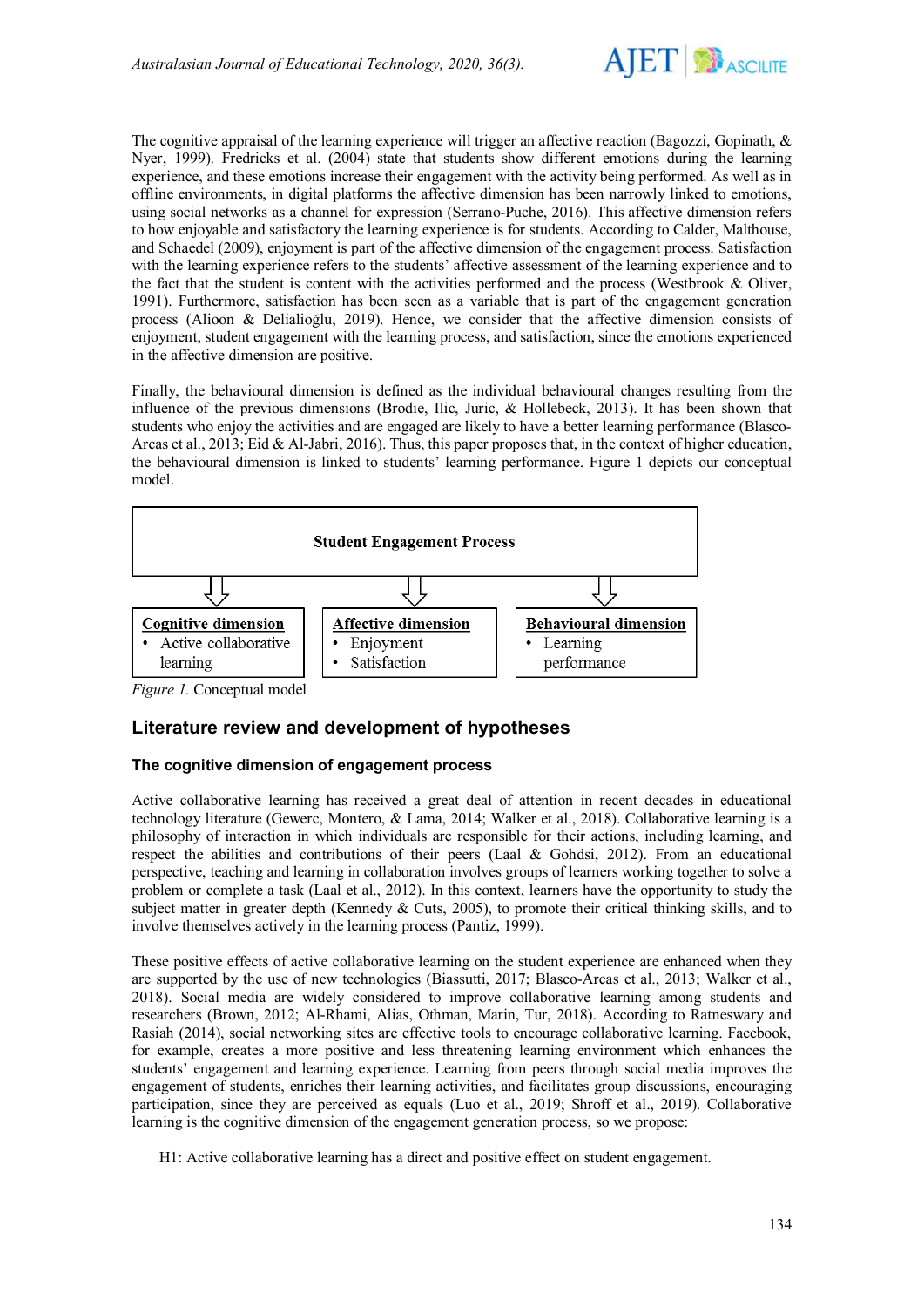

### **The affective dimension of engagement process**

Enjoyment is a positive emotion that can be experienced in both leisure and working activities. Increasing enjoyment will improve student learning processes because its effects are positively related to good outcomes (Baek & Touati, 2017) and academic achievement (Torres-Díaz, Duart, Gómez-Alvarado, Marín-Gutiérrez, & Segarra-Faggioni, 2016). The lack of enjoyment can cause school failure and disengagement (Shernoff, Csikzentmihalyi, Schneider, & Shernoff, 2003). Csikszentmihalyi, Rahunde, and Whalen (1993) defined enjoyment as a positive feeling related to creative achievements, demonstration of skills, and learning performance. More recent works have found a positive effect of enjoyment on students' performance and effort (Schukajlow & Krug, 2014).

Social networks, as a teacher communication tool, can be used to integrate students into the class and foster their learning experience (Gray, Vitak, Easton, & Ellison, 2013). Likewise, social networks can serve to enhance students' engagement in learning environments (Hussein & Hassan, 2017; Lederer, 2012). The stimulation of enjoyment in academic activities generates learning engagement (Case, 2007; Hamari et al., 2016). Therefore, enjoyment and student engagement seem to be interrelated concepts as they both contribute to improving the learning of students, which leads us to hypothesise that:

H2: Perceived enjoyment has a direct and positive effect on student engagement.

In e-learning experiences, students not only invest time and effort to increase their own knowledge, but also to feel enthusiasm, inspiration, pride, and challenge. That is, students must show greater engagement to achieve a high level of success (Banna, Lin, Stewart, & Fialkowski, 2015; Britt, Goon, & Timmerman, 2015; Meyer, 2014) and greater satisfaction with a course (Meyer, 2014; Shin & Chan, 2004). In these contexts, the communication and interaction between students and their teachers can lead to students' satisfaction (Rubin, Fernandes, & Avgerinou, 2013). As part of the affective dimension of the engagement process, satisfaction has been studied as one of the affective outcomes of student engagement (Bond & Bedenlier, 2019; Filak & Sheldon, 2018). Engaged students frequently experience positive emotions (Bindl & Parker, 2010), developing a predisposition to show pro-active attitudes and enthusiastic perceptions about sharing a wider range of ideas in SNS which, in turn, can directly influence students' satisfaction. Therefore, we propose that:

H3: Student engagement has a direct and positive effect on satisfaction.

### **The behavioural dimension of engagement process**

In higher education, students who are more motivated to learn will achieve higher levels of learning performance (Baker, Spiezio, & Boland, 2004; Blasco-Arcas et al., 2013). Learning performance in our context refers to the improvement of students' knowledge and skills through their interaction with peers, the support of their teacher, and the study of the contents and materials of the courses. In the behavioural dimension of the engagement process, several studies have shown that learning performance is a behavioural outcome of student engagement (see Fredricks et al., 2004).

Traditional learning methods reflect a static form of learning, which do not allow students to interact with peers, teachers, and technologies. They are characterised by one-way communication and static roles: the teacher explains the lessons and the students listen, sitting in their chairs in silence and without interacting. However, technologies, and especially SNS, change this scenario and promote interactivity, which, in turn, is crucial to improve students' learning (Bannan-Ritland, 2002; Erickson & Siau, 2003). SNS are learning tools that improve student engagement, offering more participation possibilities (Al-Rahmi et al., 2018; Junco et al., 2011; Meyer, 2014). The use of SNS per se is insufficient to generate an affective response over time (Shea et al., 2010). Teachers should encourage student engagement through active collaboration and enjoyable activities when using SNS. Thus, student engagement will improve learning performance (Al-Rahmi et al., 2018; Blasco-Arcas et al., 2013). As a consequence, we propose that:

H4: Student engagement has a direct and positive effect on learning performance.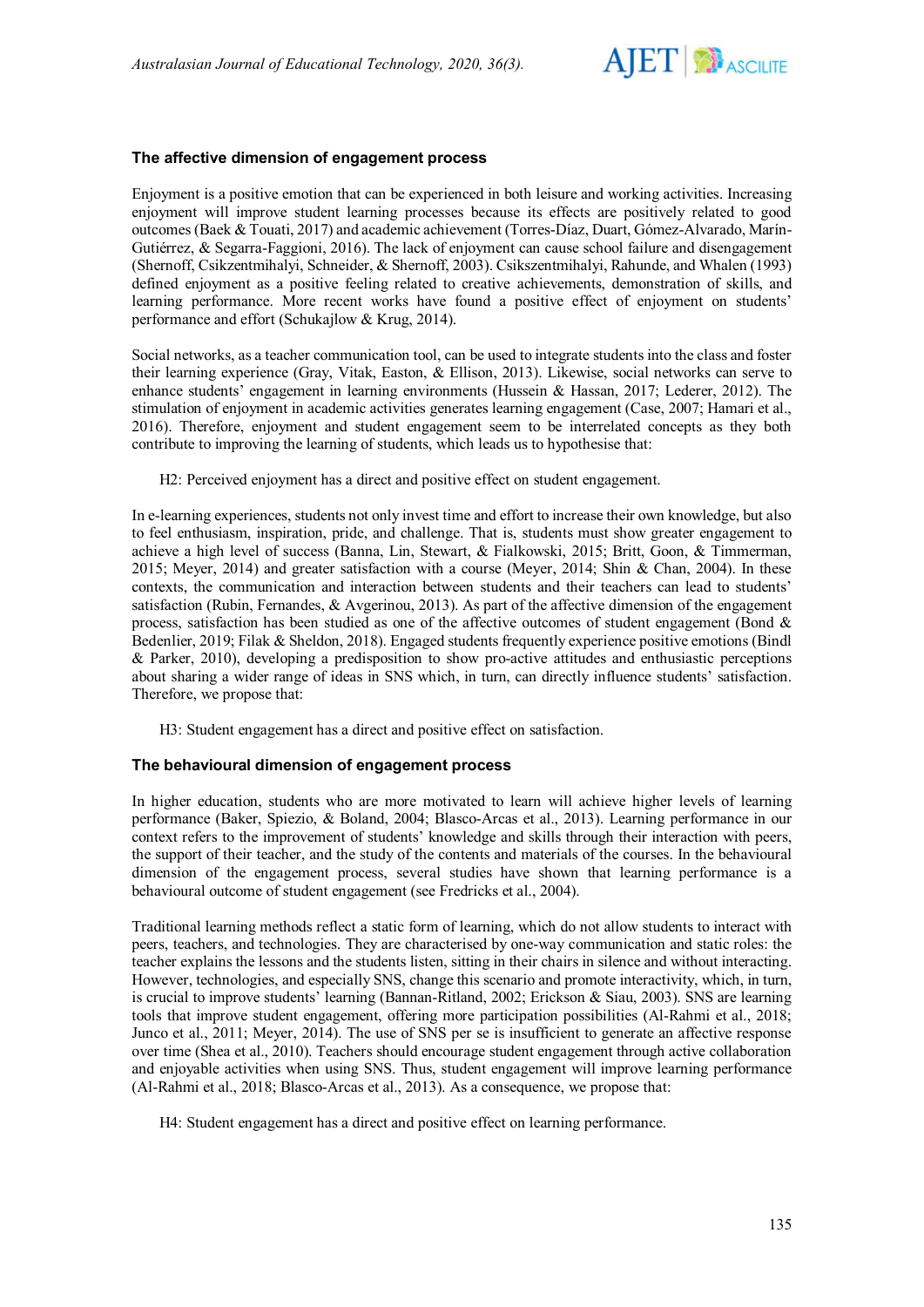

In the educational context, previous researchers have underlined that using SNS as learning tools improves students' academic results, but not only their learning performance and academic achievement but also their satisfaction (Al-Rahmi et al., 2018; Arquero, del Barrio-García, & Romero-Frías, 2016; Cao & Hong, 2011). When the students finish learning activities that employ SNS, they make a global assessment of their learning experience, analysing the feedback given by the teacher and their interaction with classmates. If the students' perceived value of the activity is higher than they expected, they will feel satisfied. Consequently, we propose that students who are satisfied using SNS, like Twitter, during the course activities will improve their skills and knowledge, leading them to achieve better outcomes.

H5: Students' satisfaction has a direct and positive effect on learning performance.

# **Methods**

### **Description of the learning experience and data collection**

The project consisted of three group activities that students carried out outside the classroom, with the aim to provide an informal online environment where students could put into practice the concepts that had already been taught in theory classes - which constitute the formal learning environments (Holland, 2019). The project was implemented in the subject Introduction to Marketing, taught in the first semester of the first course of the Bachelor of Business and Administration at a large Spanish university, which belongs to the European Higher Education Area.

Before beginning the first activity, the teachers of the subject created a Twitter account. The account was administered by two teachers. The teachers explained to the students how to use the social networking site and described what the activities would consist of and their programming during the course. The students were required to let their teachers know their usernames.

The objectives of the activities, which contained a video or image showing a concept or a phenomenon previously explained in the theory classes, were distributed through Moodle, the platform where students of this university can get all the materials in most of the subjects. The activities were conducted every 3 weeks, with the whole experience lasting 7 weeks, counting 1 week to conduct each activity. For each activity, students were asked either which concept or phenomenon they were considering, what objectives companies pursue with it, or how the companies can be affected by it. These questions were asked at the beginning of the activity. Students had to answer the questions on Twitter, and, after these first answers, the debate continued. The teachers could show their approval of these messages by liking and retweeting them. Furthermore, the students could like, retweet, and comment on their classmates' messages. The activity finished when the teacher provided the correct answers and proposed additional questions about ideas that had spontaneously appeared during the debate. All of the tweets had to include two hashtags so that students and teachers could track the activity. The first hashtag identified the activity and the other identified the group of students. This allowed teachers to monitor the activity and the participants. After finishing the three activities, the students filled in a questionnaire to uncover their perceptions of the project in terms of collaborative learning, enjoyment, student engagement, satisfaction, and learning performance. The questionnaire was completed by 170 students. Of these, 110 participated in all the activities and formed the valid sample of the present research.

#### **Variables measurement and common method variance**

The measurement of the variables was carried out using questions derived from previous research (Appendix A). The constructs were measured using a 7-point Likert scale, from 1 (*completely disagree*) to 7 (*completely agree*). All the variables were adapted from previous research, and measured through reflective constructs (Blasco-Arcas et al., 2013; Chang, Liang, Chou, & Lin, 2017; Orús et al., 2016).

Common method variance can pose a problem for findings when both independent and dependent variables are collected through a questionnaire. This bias means that the variations in responses are caused by the instrument rather than the actual perceptions of the respondents. Statistically, if common method bias is present, a single factor should emerge from the exploratory factor analysis or a single factor would explain most of the covariance between variables (Krishnan, Martin, & Noorderhaven, 2006; Podsakoff, MacKenzie, & Podsakoff, 2003). Exploratory factor analysis revealed a solution formed by three latent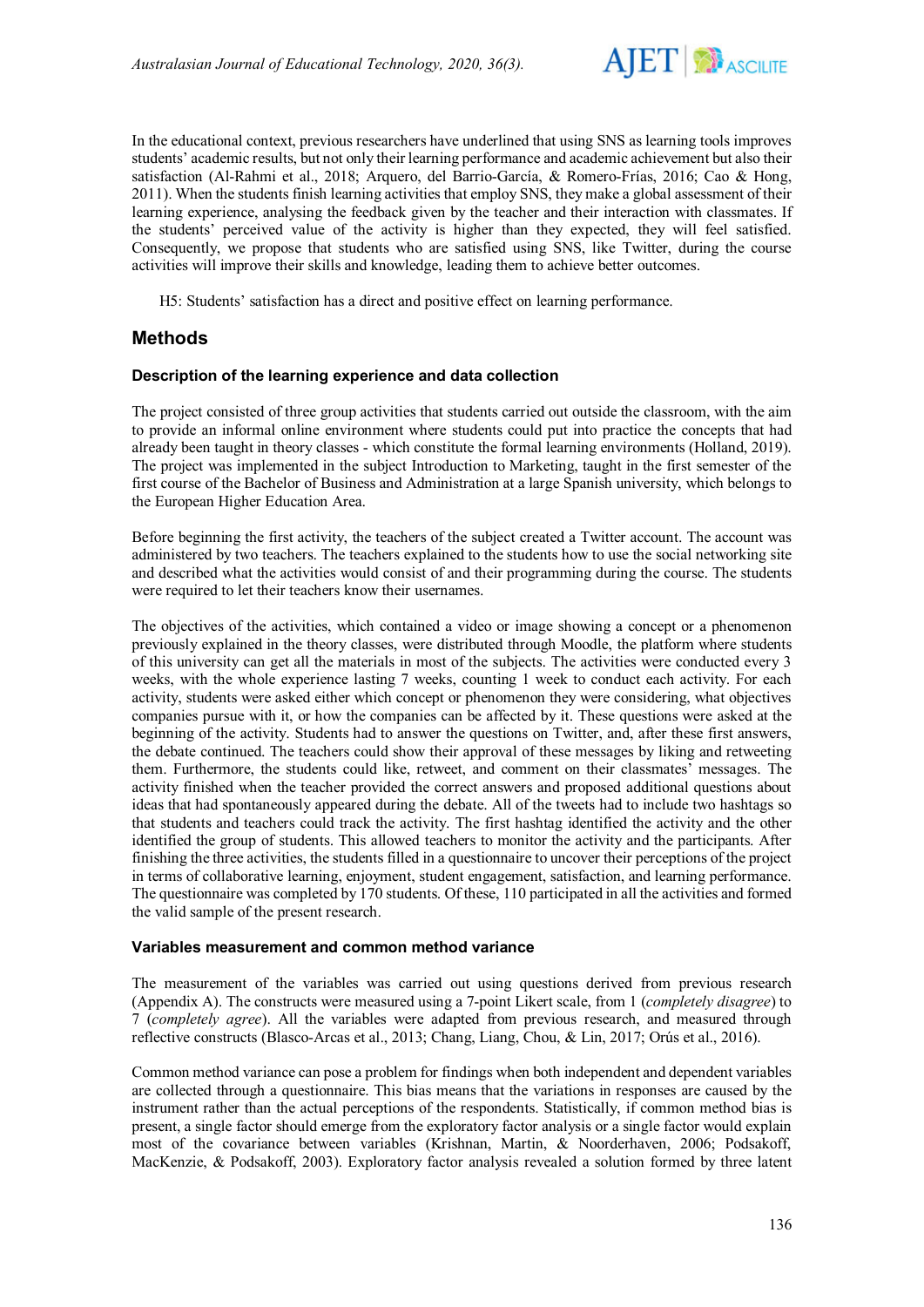

variables that jointly explained 73.76% of the model variance, while the largest factor explained 33.16%. As a result, there were no problems of common method bias found.

# **Data analysis and results**

## **Descriptive results**

Of the 110 students who participated in the activity, 91 (83%) were aged between 18 and 19 years old, 1 was aged 17, 10 (9%) were 20, and 8 (7%) were 21 or 22. Women made up 49% (54) of the participants. Regarding their participation in social networking sites, 107 (97.3%) had participated at least once. They indicated their frequency of participation on a 7-point scale, and 88.5% scored between 5 and 7. Twitter had been used at least once by 68 (61.8%) and 39 (58.2%) of them estimated a medium frequency of participation, between 3 and 5. The main motivation to participate on Twitter was entertainment 98 (89.1%), followed by satisfying information needs 68 (61.8%). Other motivations were residual.

## **Measurement model assessment**

The measurement analysis in structural equation modelling (SEM) is usually achieved by an exploratory factor analysis (EFA) and a confirmatory factor analysis (CFA). The EFA is useful to analyse the dimensionality of the constructs, that is, how many constructs exist in our set of observable variables. It should be completed by a subsequent CFA (Haig, 2010; Hair, Black, Babin, & Anderson, 2010; Memon, Ting, Ramayah, Chuah, & Cheah, 2017). The EFA, conducted with the software SPSS, revealed a solution formed by three reflective constructs: (1) student engagement, (2) learning performance and satisfaction, and (3) collaborative learning and enjoyment. The CFA, conducted with the software SmartPLS 3.0 (Ringle, Wende, & Becker, 2015), revealed a solution of five constructs. In this case, learning performance and satisfaction loaded onto different constructs, as did collaborative learning and enjoyment. We must interpret these results considering reliability and convergent and discriminant validity of the constructs (Nunnally, 1978; Gefen, Straub, & Boudreau, 2000).

Every item loaded higher on its respective construct and all loadings were higher than 0.7, except for the item ENG2 of the construct of student engagement (Table 1). We decided to eliminate this item because its loading was 0.407, and this resulted in an improvement of Cronbach's alpha and the average variance extracted (AVE) for this construct. The values of Cronbach's alpha and composite reliability exceeded the minimum of 0.7, confirming construct reliability (Nunnally, 1978). With respect to convergent validity, the values of the AVE were above 0.5 for all the latent variables (Ringle et al, 2015). Discriminant validity was addressed through Fornell and Larcker's (1981) criterion and the HTMT ratio (Henseler, Ringle, & Sarstedt, 2015). The squared roots of AVE were higher than the correlations between pairs of constructs and the HTMT ratios were below the threshold of 0.875 for all the latent variables (Table 2). Thus, both criteria confirm discriminant validity.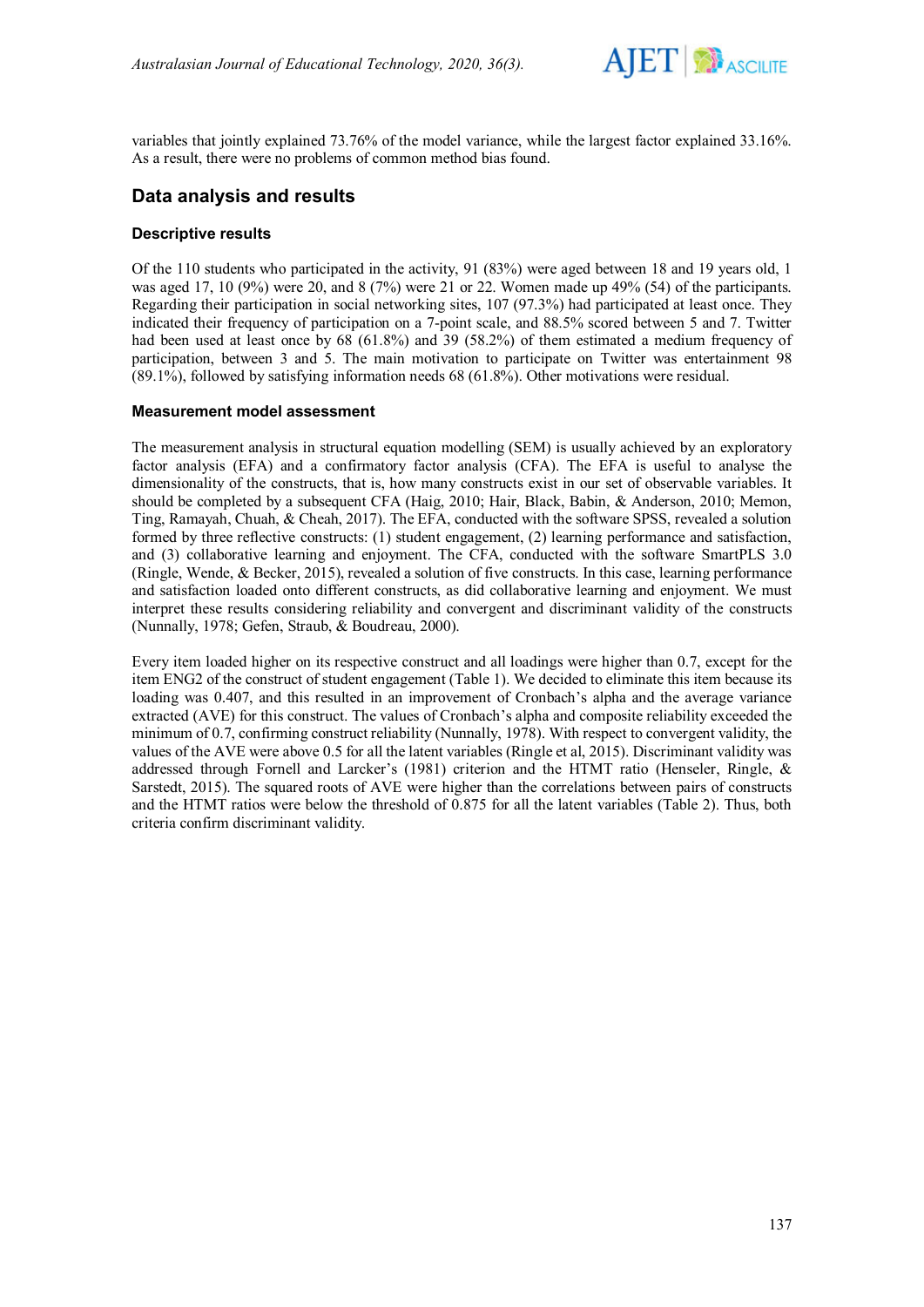

| I able |
|--------|
|--------|

*Measurement model*

| Construct     | Items            | Loadings/weig | Cronbach's | Composite   | <b>AVE</b> |
|---------------|------------------|---------------|------------|-------------|------------|
|               |                  | hts           | alpha      | reliability |            |
| Student       | ENG1             | 0.873         |            |             |            |
| engagement    | ENG <sub>2</sub> | Eliminated    | 0.847      | 0.907       | 0.764      |
|               | ENG3             | 0.858         |            |             |            |
|               | ENG4             | 0.891         |            |             |            |
| Learning      | LP1              | 0.864         |            |             |            |
| performance   | LP2              | 0.858         | 0.874      | 0.913       | 0.725      |
|               | LP3              | 0.831         |            |             |            |
|               | LP4              | 0.852         |            |             |            |
| Satisfaction  | SAT <sub>1</sub> | 0.942         |            |             |            |
|               | SAT <sub>2</sub> | 0.942         | 0.935      | 0.959       | 0.886      |
|               | SAT3             | 0.939         |            |             |            |
| Enjoyment     | EJ1              | 0.875         |            |             |            |
|               | EJ2              | 0.904         | 0.901      | 0.931       | 0.771      |
|               | EJ3              | 0.858         |            |             |            |
|               | EJ4              | 0.875         |            |             |            |
| Collaborative | CL1              | 0.904         |            |             |            |
| learning      | CL2              | 0.939         | 0.940      | 0.957       | 0.847      |
|               | CL3              | 0.936         |            |             |            |
|               | CL4              | 0.903         |            |             |            |

Table 2

*Discriminant validity*

|        |       | ENG LP | <b>SAT</b>                              | E.I | CL.   |
|--------|-------|--------|-----------------------------------------|-----|-------|
|        |       |        | ENG 0.874 0.834 0.744 0.652 0.644       |     |       |
| LP     |       |        | $0.736$ $0.851$ $0.747$ $0.742$ $0.756$ |     |       |
|        |       |        | SAT 0.673 0.683 0.941 0.753 0.731       |     |       |
| EJ     |       |        | 0.580 0.659 0.692 0.878 0.863           |     |       |
| $CI$ . | 0.590 |        | 0.688 0.688 0.799                       |     | 0.921 |

Note: Diagonal values are AVE squared roots. Below the diagonal: correlations between factors. Above the diagonal: the HT/MT ratio. ENG: student engagement; LP: learning performance; SAT: satisfaction; EJ: enjoyment; CL: collaborative learning.

### **Structural model assessment**

The model was estimated applying SEM using the software SmartPLS 3.0 (Ringle et al., 2015). According to the results, the goodness-of-fit measures were adequate. To test predictive relevance, this software provides the  $Q^2$  proposed by Stone-Geisser. Our model showed positive  $Q^2$  values of the main endogenous variables, student engagement, learning performance, and satisfaction (Table 3). This indicated that our independent variables were relevant to explain the endogenous variables (Hair, Hult, Ringle, & Sarstedt, 2017). The model had a high predictive capability given that the adjusted  $\mathbb{R}^2$  of the endogenous variables of the model was 0.373 for student engagement, 0.449 for satisfaction, and 0.594 for learning performance. Hypothesis testing indicates whether data supportsthe hypotheses or not, that is, whether the parameter that measures the relationship between two variables proposed in each hypothesis is significant or not. The common threshold levels of significance required in academic research are 0.05 or 0.01 (Cohen, 1988). H1, regarding the effect of collaborative learning (cognition) on student engagement, is supported. Regarding the affective component of the model, H2 is supported and enjoyment has a positive and significant effect on engagement. Furthermore, student engagement influences satisfaction, which supports H3. Finally, affect is a determinant of behaviour because both student engagement and satisfaction have positive effects on learning performance, supporting H4 and H5.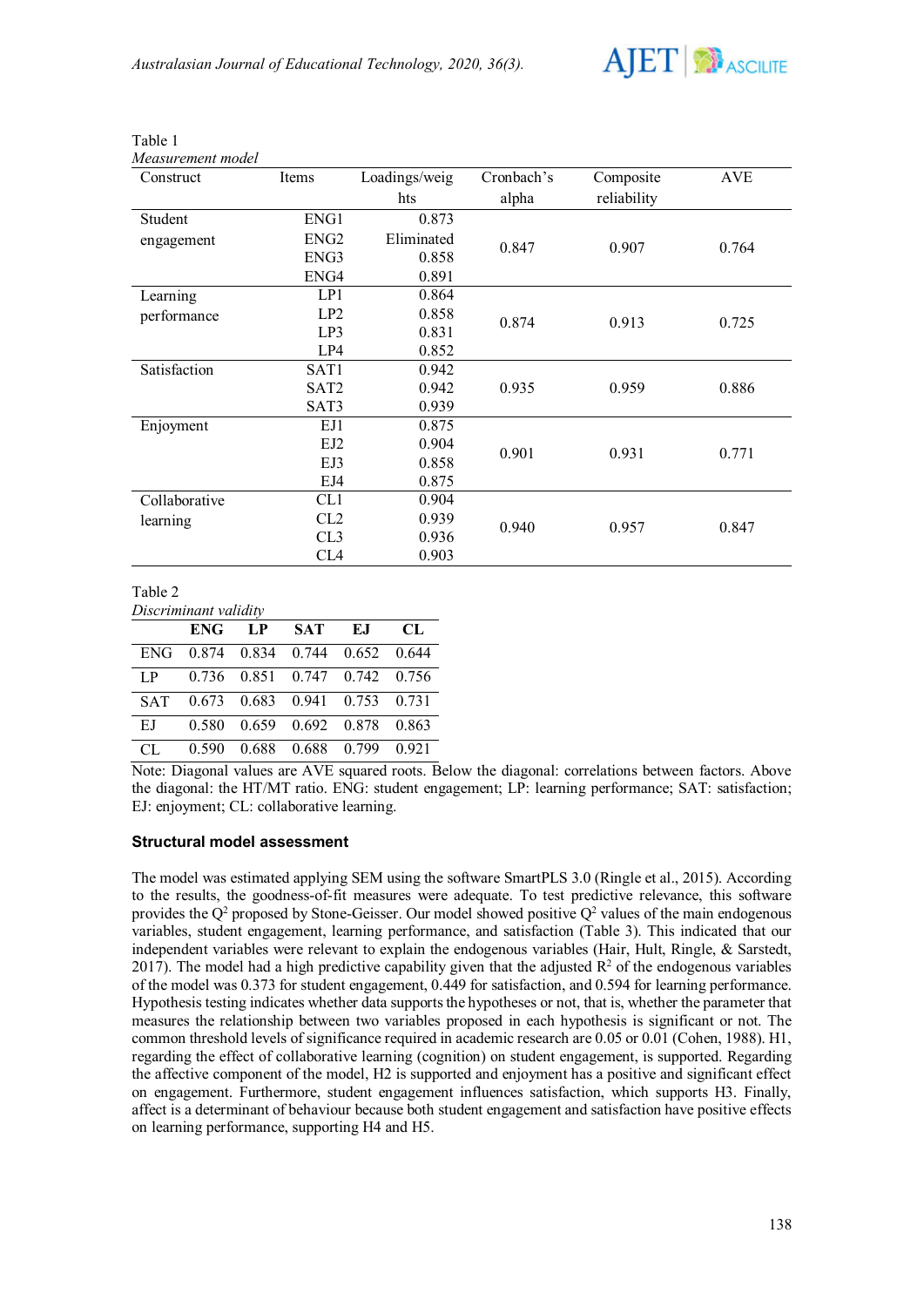

| Results            |                                     |             |       |       |            |
|--------------------|-------------------------------------|-------------|-------|-------|------------|
|                    |                                     | Path        | $R^2$ | $Q^2$ | Hypothesis |
|                    |                                     | coefficient |       |       | status     |
| <b>ENG</b>         | $H_1: CL \rightarrow ENG$           | $0.300**$   |       | 0.279 | Supported  |
|                    | $H_2: EI \rightarrow ENG$           | $0.350***$  | 0.373 |       | Supported  |
| <b>SAT</b>         | $H_3$ : ENG $\rightarrow$ SAT       | $0.673***$  | 0.449 | 0.394 | Supported  |
| LP                 | $H_4$ : ENG $\rightarrow$ LP        | $0.341***$  | 0.594 | 0.422 | Supported  |
|                    | $H_5$ : SAT $\rightarrow$ LP        | $0.507***$  |       |       | Supported  |
| Control variables: | Gender $\rightarrow$ LP             | $-0.003$    |       |       |            |
|                    | Twitter Experience $\rightarrow$ LP | 0.009       |       |       |            |
|                    | Age $\rightarrow$ LP                | $-0.012$    |       |       |            |

Table 3

Note. \*\*\*p < 0.01; \*\*p < 0.05. ENG: student engagement; LP: learning performance; SAT: satisfaction; EJ: enjoyment; CL: collaborative learning.

## **Discussion and conclusions**

This paper aimed to explore whether a learning experience conducted through Twitter in an informal online learning environment could help in generating the engagement process through a cognitive-affectivebehavioural process (Brodie et al., 2013; Bond et al., 2020). Our results showed Twitter to be an adequate tool to create student engagement, which confirms the work of Junco et al. (2013). However, several differences exist. While the article of Junco et al. (2013) referred to the employment of Twitter in an online course, our approach was based on a learning experience made up of three activities undertaken outside of class in order to reinforce the acquisition of theoretical concepts. Junco et al. (2013) found that Twitter was a collaborative platform that favoured engagement process, whilst we found that the generation of the engagement process was a consequence, not only of the possibility of collaborating, but also of the enjoyment experienced during the learning process.

In addition, Tur et al. (2017) also analysed the use of Twitter in a required coursework. However, they did not examine the engagement generation process in this context and their experience was not led to combine formal and informal learning environments, as a way to reinforce the concepts that had been taught in theory lessons (formal environments) (Holland, 2019). The findings of this research confirmed the relationships proposed, so we can state that student engagement in learning activities based on Twitter, and undertaken outside of class, was a consequence of a cognitive-affective-behavioural process. First, the cognitive dimension of collaborative learning can encourage the generation of affect during the engagement process, to show a direct and positive relationship with the variable student engagement. This confirms previous research that had already found this effect of collaborative learning on student engagement and extends it by finding similar results in an e-learning activity based on Twitter considering this variable as a cognitive dimension (Al-Rhami et al., 2018; Blasco-Arcas et al., 2013).

Second, the affective stage of the engagement process is made up of enjoyment, student engagement, and satisfaction. This enjoyment is a positive feeling that is present in learning activities based on SNS and which encourages student engagement, confirming previous findings (DeAndrea, Ellison, LaRose, Steinfield, & Fiore, 2012). Our study extends this finding to the study of engagement as a process in a learning activity based on Twitter. In addition, the engagement process positively affected the students' satisfaction with the activity, which confirms studies in contexts not related to SNS (Al-Rhami et al., 2018).

Finally, both satisfaction with the learning experience and student engagement as affective components of the engagement process positively influenced students' learning performance. This confirms that positive affective reactions can contribute to performance and goal achievement in learning tasks (Cao & Hong, 2011; Hussein & Hassan, 2017).

The contributions of this research are twofold. First, it explored engagement as a cognitive-affectivebehavioural process applying a quantitative method. We have demonstrated that students' perception of collaborative learning is a cognitive assessment that influences the affective dimension of the engagement process. Furthermore, enjoyment, student engagement itself, and satisfaction are part of the affective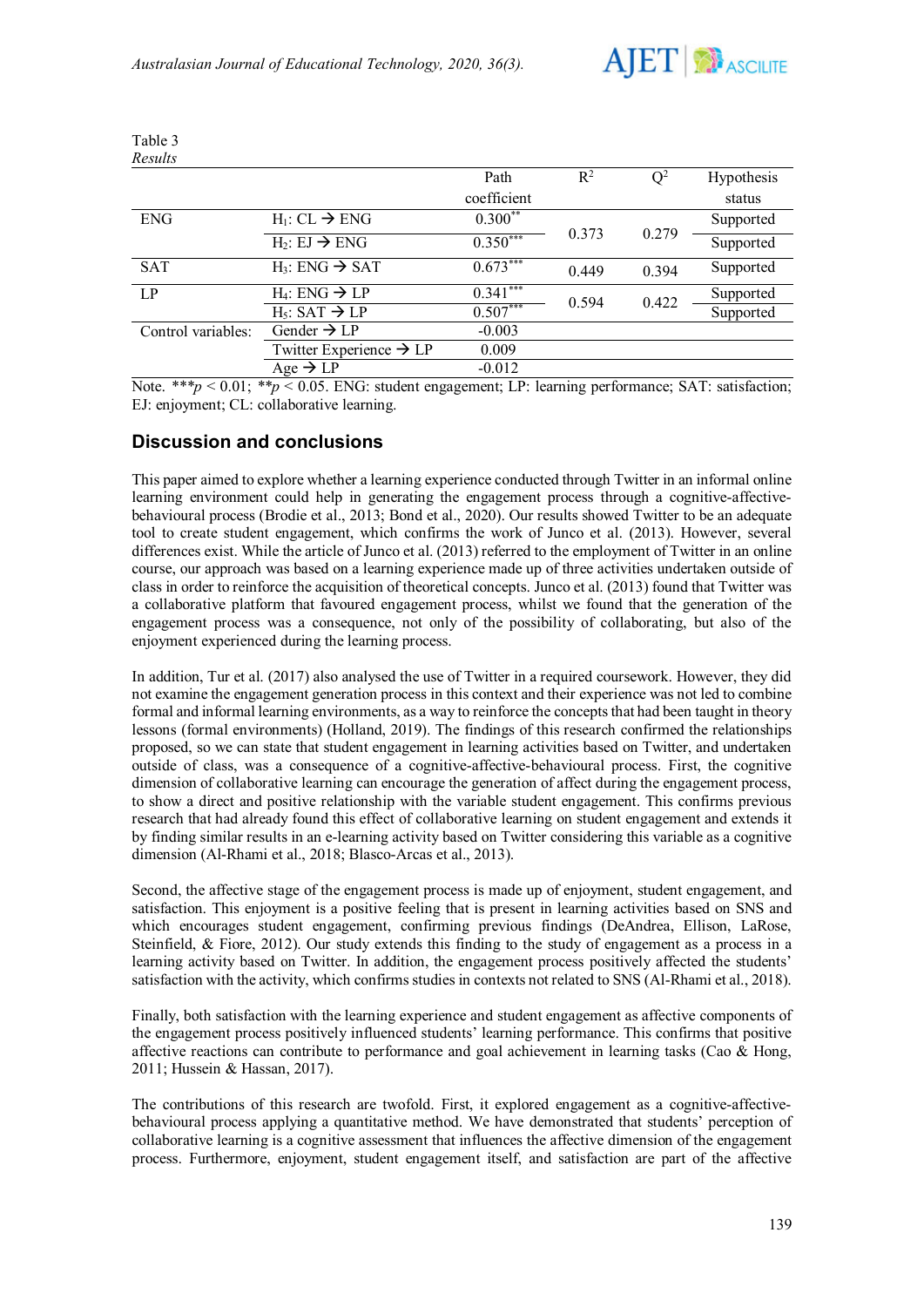

dimension, and student engagement and satisfaction directly improved learning performance. The second contribution was the analysis of the engagement generation process in a learning activity conducted through Twitter. We have shown that Twitter can be a useful tool to create an informal learning environment, generating engagement, and improving students' learning performance.

Our study offers several recommendations to teachers and educators who are willing to encourage student engagement in their classes with a learning activity based on Twitter. Firstly, Twitter is a valid SNS that can help teachers to conduct their e-learning activities out of class, since it creates an appropriate environment to encourage active collaborative learning and enjoyment. Thus, teachers can consider this SNS to create an informal learning environment that motivates students to continue practicing the concepts acquired in theoretical lessons. These informal environments can increase the students' feeling of freedom, encouraging their participation. Debate activities are a good opportunity to encourage students' reflection and participation. Secondly, the activities should be carried out in groups because, in this way, students will perceive greater collaborative learning and, consequently, will be more engaged. Therefore, teachers should propose interactive activities where students create, compare, and share knowledge. Thirdly, the activities should be enjoyable, containing phenomena or materials that are attractive to the students. For example, these activities should focus on how theoretical concepts are applied to practice in the real world. Activities where students realise the applicability of the concepts learned in class are usually more enjoyable and motivational. In-group activities are more enjoyable too due to social interaction between peers. Furthermore, Twitter allows students to easily browse for and post online information. Therefore, the activity should consist of searching for information online, to be posted in the forum. Finally, e-learning activities can increase students' learning performance by increasing their engagement with the activity.

This research suffers from some limitations. Firstly, the sample is limited to students from a single semester subject in a Spanish university degree. Further studies with students of other courses or degrees might provide different results. Secondly, we have focused on collaborative learning and enjoyment as generators of engagement because of the specific nature of Twitter. However, other SNS and other information technologies could use other generators, such as knowledge sharing or knowledge co-creation. Thirdly, despite the undeniable potential of technology to engage students (Bond & Bedenlier, 2019), recent research has found that social media can also create negative experiences such as frustration, rejection, or disappointment turning into student disengagement (Bond et al., 2020). Hence, future lines of research would benefit from identifying negative indicators in the affective dimension that could lead to a reduction in engagement. Fourthly, we have conducted a quantitative study based on SEM and the data have been collected through a survey. The quantitative nature of the study increases its generalisation and trustworthiness thanks to the statistical procedure applied. However, a qualitative perspective could have added richness to the understanding of the e-learning experience, by incorporating the students and teachers' opinions on the development and benefits of this experience (Barn, 2016). One of the teachers' goals for future research is to conduct a focus group with students that allow us to assess their opinion about the advantages and disadvantages of the learning experience presented in this article. Furthermore, we plan to realise an observation that measures learning performance before and after the learning experience.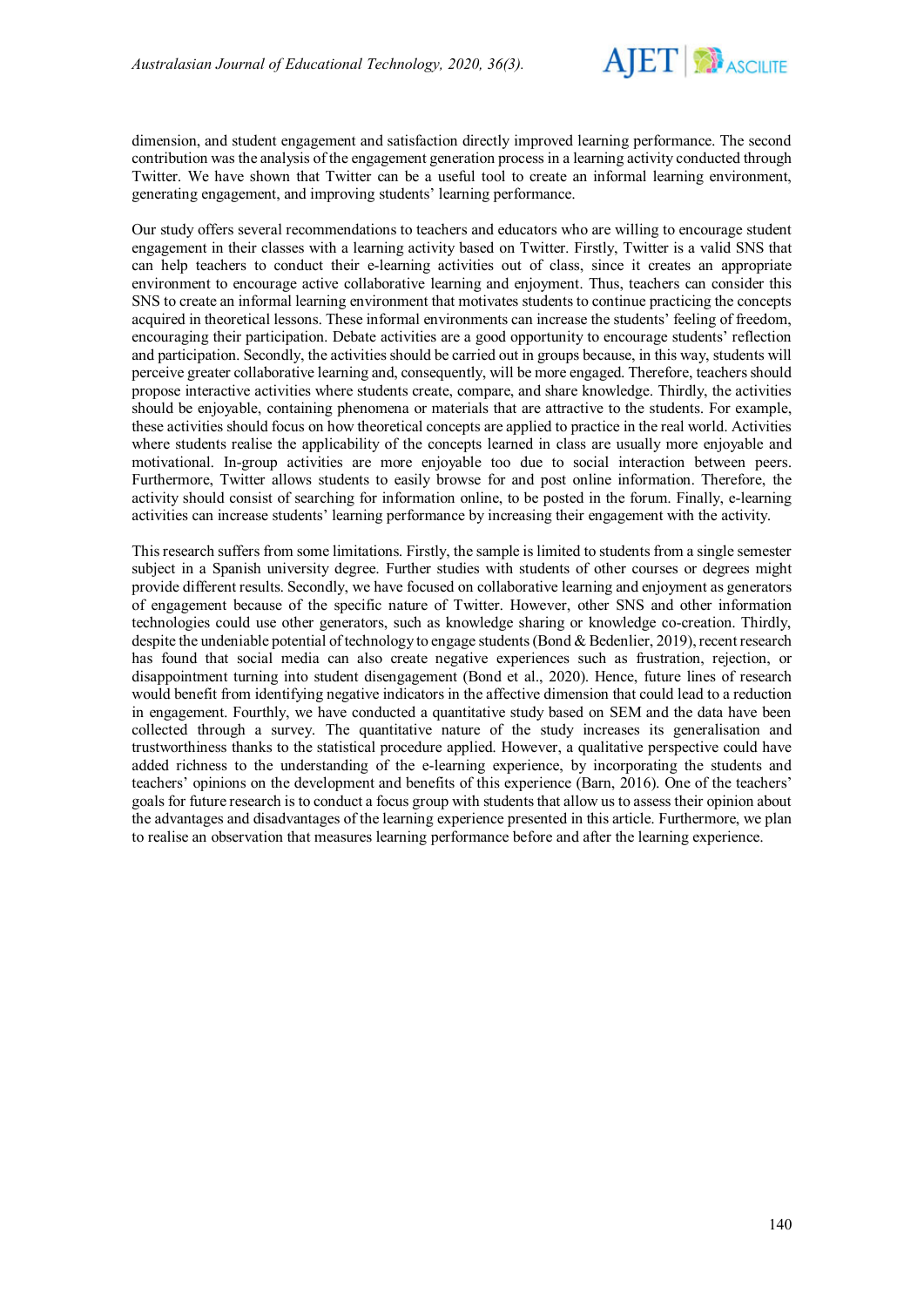

# **References**

- Alioon, Y., & Delialioğlu, Ö. (2019). The effect of authentic m-learning activities on student engagement and motivation. *British Journal of Educational Technology*, *50*(2), 655-668 <https://doi.org/10.1111/bjet.12559>
- Al-Rahmi, W. M., Alias, N., Othman, M. S., Marin, V. I., & Tur, G. (2018). A model of factors affecting learning performance through the use of social media in Malaysian higher education. *Computers & Education, 121*, 59-72. <https://doi.org/10.1016/j.compedu.2018.02.010>
- Alt, D. (2017). Students' social media engagement and fear of missing out (FoMO) in a diverse classroom. *Journal of Computing in Higher Education, 29*(2), 388-410. https://doi.org/10.1007/s12528-017-9149-x
- Arquero, J. L., del Barrio-García, S., & Romero-Frías, E. (2016). [What drives students' loyalty-formation](https://journals.sagepub.com/doi/full/10.1177/0735633116672056)  [in social media learning within a personal learning environment approach? The moderating role of](https://journals.sagepub.com/doi/full/10.1177/0735633116672056)  [need for cognition.](https://journals.sagepub.com/doi/full/10.1177/0735633116672056) *Journal of Educational Computing Research*, *55*(4), 495-52. <https://doi.org/10.1177/0735633116672056>
- Baek, Y., & Touati, A. (2017). Exploring how individual traits influence enjoyment in a mobile learning game. *Computers in Human Behaviour, 69,* 347-357. <https://doi.org/10.1016/j.chb.2016.12.053>
- Bagozzi, R. P., Gopinath, M., & Nyer, P. U. (1999). The role of emotions in marketing. *Journal of the Academy of Marketing Science*, *27*(2), 184-206. <https://doi.org/10.1177/0092070399272005>
- Baker, K. Q., Spiezio, K. E., & Boland, K. (2004). Student engagement: Transference of attitudes and skills to the workplace, profession, and community. *The Industrial Organizational Psychologist, 42*(2), 101-107. Retrieved from [https://communityengagement.uncg.edu/wp](https://communityengagement.uncg.edu/wp-content/uploads/2015/03/Baker.pdf)[content/uploads/2015/03/Baker.pdf](https://communityengagement.uncg.edu/wp-content/uploads/2015/03/Baker.pdf)
- Banna, J., Lin, M. F. G., Stewart, M., & Fialkowski, M. K. (2015). Interaction matters: Strategies to promote engaged learning in an online introductory nutrition course. *Journal of Online Learning and Teaching*, *11*(2), 249-261. Retrieved from<https://pubmed.ncbi.nlm.nih.gov/27441032/>
- Bannan-Ritland, B. (2002). Computer-mediated communication, e-learning, and interactivity: A review of the research. *Quarterly Review of Distance Education*, *3*(2), 161–169. Retrieved from <https://www.learntechlib.org/p/95271/>
- Barn, S. S. (2016). Tweet dreams are made of this, who are we to disagree? Adventures in a #Brave New World of #tweets, #Twitter, #student engagement and #excitement with #learning. *Journal of Marketing Management*, 32(9-10), 965-986. <https://doi.org/10.1080/0267257X.2016.1159598>
- Biasutti, M. (2017). A comparative analysis of forums and wikis as tools for online collaborative learning. *Computers & Education, 111,* 158-171. <https://doi.org/10.1016/j.compedu.2017.04.006>
- Bindl, U. K., & Parker, S. K. (2010). Feeling good and performing well? Psychological engagement and positive behaviours at work. In S. L. Albrecht (Ed.), *Handbook of employee engagement: Perspectives, issues, research and practice* (pp. 385-398). Cheltenham: Edward-Elgar Publishing.
- Blasco-Arcas, L., Buil, I., Hernández-Ortega, B., & Sese, F. J. (2013). Using clickers in class. The role of interactivity, active collaborative learning and engagement in learning performance. *Computers & Education*, *62,* 102-110. <https://doi.org/10.1016/j.compedu.2012.10.019>
- Bond, M., & Bedenlier, S. (2019). Facilitating student engagement through educational technology: Towards a conceptual framework. *Journal of Interactive Media in Education, 2019*(1), 1-14. <http://doi.org/10.5334/jime.528>
- Bond, M., Buntins, K., Bedenlier, S., Zawacki-Richter, O., & Kerres, M. (2020). Mapping research in student engagement and educational technology in higher education: A systematic evidence map. *International Journal of Educational Technology in Higher Education, 17(*2), 1–30. <https://doi.org/10.1186/s41239-019-0176-8>
- Bower, M. (2016). Deriving a typology of web 2.0 learning technologies. *British Journal of Educational Technology*, *47*(4), 763-777. <https://doi.org/10.1111/bjet.12344>
- Britt, M., Goon, D., & Timmerman, M. (2015). How to better engage online students with online strategies. *College Student Journal*, *49*(3), 399–404.
- Brodie, R.J., Ilic, A., Juric, B., & Hollebeck, L. (2013). Consumer engagement in a virtual brand community: An explanatory analysis. *Journal of Business Research, 65*(1), 105-114. <https://doi.org/10.1016/j.jbusres.2011.07.029>
- Brown, S. A. (2012). Seeing Web 2.0 in context: A study of academic perceptions. *The Internet and Higher Education, 15*(1), 50-57. <https://doi.org/10.1016/j.iheduc.2011.04.003>
- Busselli, A. A., Holdan, E. G., & Rota, D. R. (2019). Applying Twitter as an educational tool for concept learning and engaging students. In L. A. Tomei, & D. D. Carbonara (Eds.) *Handbook of research on*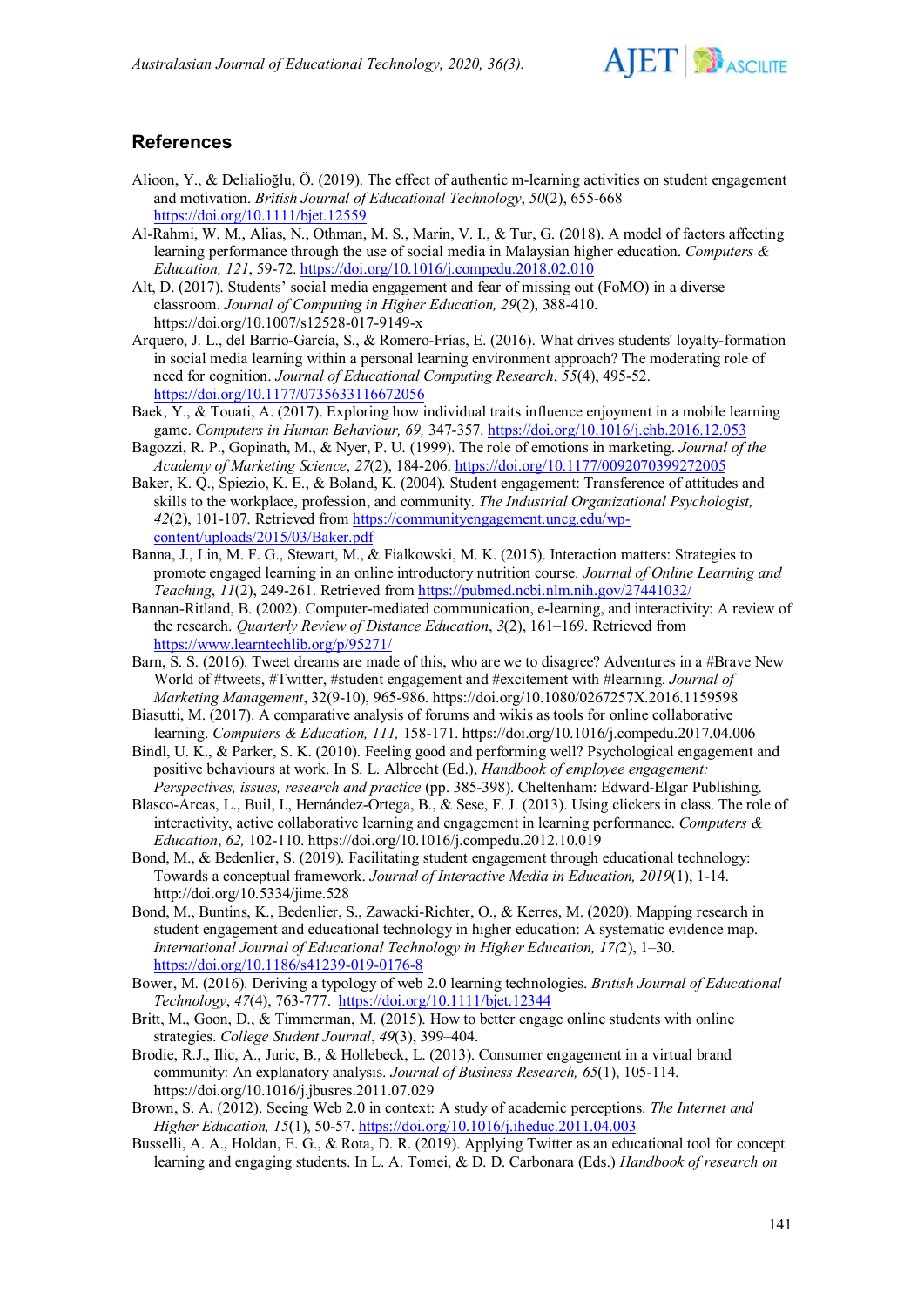

*diverse teaching strategies for the technology-rich classroom* (pp. 125-137), Pittsburg, PA: IGI Global. <https://doi.org/10.4018/978-1-7998-0238-9.ch010>

- Calder, B. J., Malthouse, E. C., & Schaedel, U. (2009). An experimental study of the relationship between online engagement and advertising effectiveness. *Journal of Interactive Marketing, 23*(4), 321–331. <https://doi.org/10.1016/j.intmar.2009.07.002>
- Cao, Y., & Hong, P. (2011). Antecedents and consequences of social media utilization in college teaching: A proposed model with mixed-methods investigation. *On the Horizon, 19*(4), 297- 306. <https://doi.org/10.1108/10748121111179420>
- Case, J. (2007). Alienation and engagement: Exploring students' experiences of studying engineering. *Teaching in Higher Education, 12*(1), 119-133. <https://doi.org/10.1080/13562510601102354>
- Castellanos, J., Haya, P. A., & Urquiza-Fuentes, J. (2017). A novel group engagement score for virtual learning environments. *IEEE Transactions on Learning Technologies, 10*(3), 306-317. https://doi.org[/10.1109/TLT.2016.2582164](https://doi.org/10.1109/TLT.2016.2582164)
- Chang, C-C., Liang, C., Chou, P-N., & Lin, G-Y. (2017). Is game-based learning better in flow experience and various types of cognitive load than non-game-based learning? *Perspectives from multimedia and media richness. Computers in Human Behaviour, 71*, 218-227. <https://doi.org/10.1016/j.chb.2017.01.031>
- Cohen, J. (1988). *Statistical power analysis for the behavioral sciences* (2nd ed.). Hillsdale, NJ: Lawrence Erlbaum Associates, Publishers.
- Csikszentmihalyi, M., Rathunde, K., & Whalen, S. (1993). *Talented teenagers: The roots of success and failure.* New York, NY: Cambridge University Press.
- DeAndrea, D. C., Ellison, N. B., LaRose, R., Steinfield, C., & Fiore, A. (2012). Serious social media: On the use of social media for improving students' adjustment to college. *The Internet and Higher Education, 15*(1), 15-23. <https://doi.org/10.1016/j.iheduc.2011.05.009>
- Denker, K. J., Manning, J., Heuett, K., & Summers, M. E. (2018). Twitter in the classroom: Modeling online communication attitudes and student motivations to connect. *Computers in Human Behaviour, 79*, 1-8. <https://doi.org/10.1016/j.chb.2017.09.037>
- Eid, M. I. M., & Al-Jabri, I. M. (2016). Social networking, knowledge sharing, and student learning: The case of university students. *Computers & Education, 99,* 14-27. <https://doi.org/10.1016/j.compedu.2016.04.007>
- Erickson, J., & Siau, K. (2003). Education. *Communications of the ACM*, 46(9), 134–140. <https://doi.org/10.1145/903893.903928>
- Ertmer, P. A., Sadaf, A., &Ertmer, D. J. (2011). Student-content interactions in online courses: The role of question prompts in facilitating higher-level engagement with course content. *Journal of Computing in Higher Education, 23*(2-3), 157-186. <https://doi.org/10.1007/s12528-011-9047-6>
- Evans, C. (2014). Twitter for teaching: can social media be used to enhance the process of learning? *British Journal of Educational Technology, 45*(5), 902-915. <https://doi.org/10.1111/bjet.12099>
- Filak, V. F., & Sheldon, K. M. (2008). Teacher support, student motivation, student need satisfaction, and college teacher course evaluations: Testing a sequential path model. *Educational Psychology, 28*(6), 711-724. <https://doi.org/10.1080/01443410802337794>
- Fornell, C., & Larcker, D. L. (1981). Evaluating structural equation models with unobservable variables and measurement error. *Journal of Marketing Research, 18*(1), 39-50. [https://doi.org/10.1177/002224378101800104](https://doi.org/10.1177%2F002224378101800104)
- Fredricks, J. A., Blumenfeld, P. C., & Paris, A. H. (2004). School engagement: Potential of the concept, state of the evidence. *Review of Educational Research, 74*(1), 59-109. [https://doi.org/10.3102/00346543074001059](https://doi.org/10.3102%2F00346543074001059)
- Gefen, D., Straub, D., & Boudreau, M. C. (2000). Structural equation modeling and regression: Guidelines for research practice. *Communications of the Association for Information Systems, 4*(1), 1- 77. <https://doi.org/10.17705/1CAIS.00407>
- Gewerc, A., Montero, L., & Lama, M. (2014). Collaboration and social networking in higher education. [Colaboración y redes sociales en la enseñanza universitaria]. *Comunicar, 42*(21), 55-63. [https://doi.org/10.3916/C42-2014-05](http://dx.doi.org/10.3916/C42-2014-05)
- Gray, R., Vitak, J., Easton, E. W., & Ellison, N. B. (2013). Examining social adjustment to college in the age of social media: Factors influencing successful transitions and persistence*. Computers & Education, 67*, 193-207. <https://doi.org/10.1016/j.compedu.2013.02.021>
- Haig, B. D. (2010). Abductive research method. In P. Peterson, E. Baker, & B. McGaw (Eds.), *International encyclopedia of education* (3rd ed., pp. 77-82). Elsevier Science.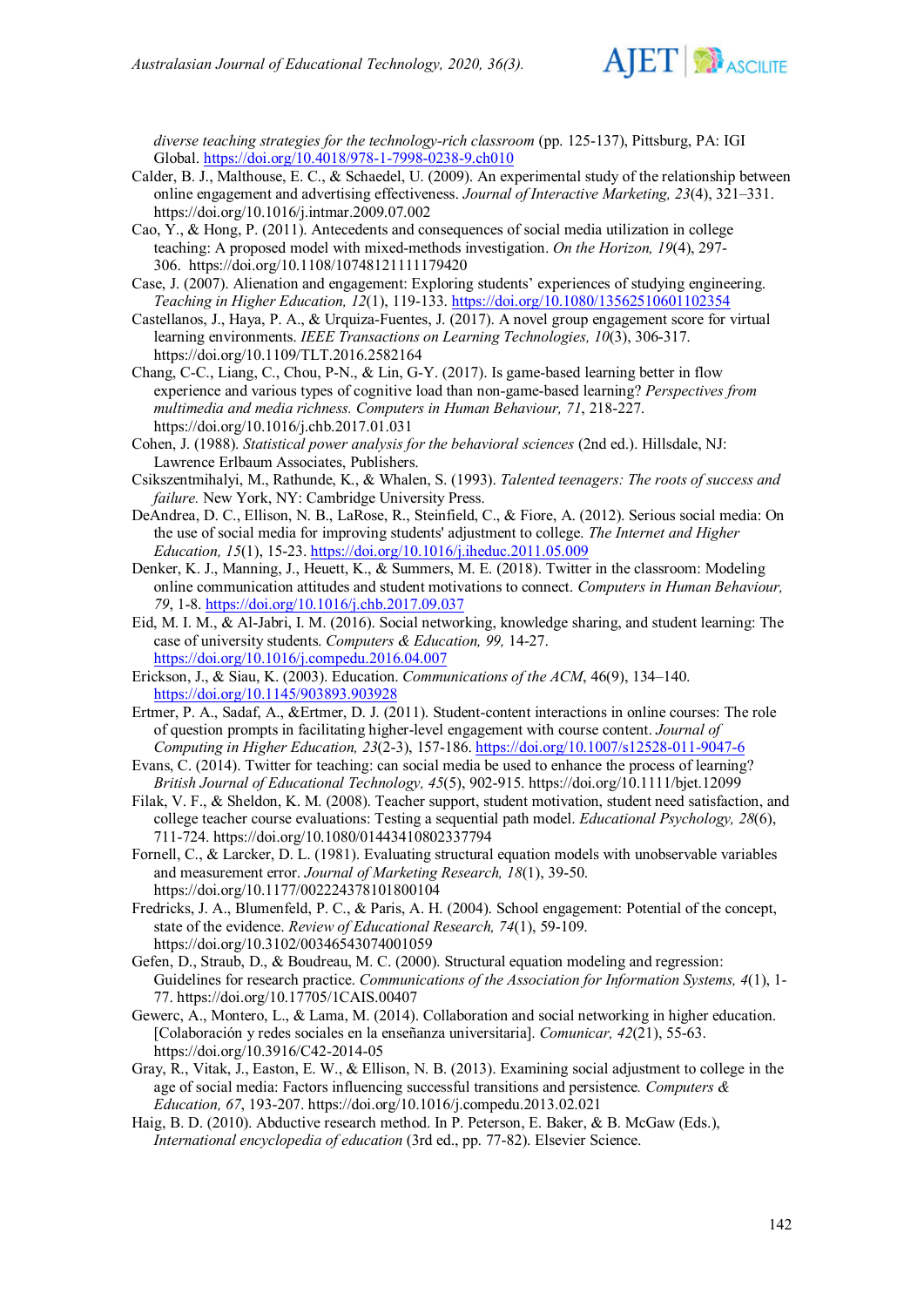

- Hair, J., Black, W., Babin, B., & Anderson, R. (2010). *Multivariate data analysis* (7th ed.). Upper Saddle River, NJ: Prentice-Hall.
- Hair, J. F., Hult, G. T. M., Ringle, C. M., & Sarstedt, M. (2017). *[A primer on partial least squares](http://www.pls-sem.com/)  [structural equation modeling \(PLS-SEM\)](http://www.pls-sem.com/)* (2nd ed.). Thousand Oaks, CA: Sage.

Hamari, J., Shernoff, D. J., Rowe, E., Coller, B., Asbell-Clarke, J., & Edwards, T. (2016). Challenging games help students learn: An empirical study on engagement, flow and immersion in game-based learning. *Computers in Human Behaviour,54*, 170-179. <https://doi.org/10.1016/j.chb.2015.07.045>

- Haythornthwaite, C. (2016). *E-learning and new learning cultures and case: Social media in higher education* [Power Point slides]. The University of Hong Kong.
- Henrie, C. R., Halverson, L. R., & Graham, C. R. (2015). Measuring student engagement in technologymediated learning: A review. *Computers & Education, 90*, 36-53. <https://doi.org/10.1016/j.compedu.2015.09.005>
- Henseler, J., Ringle,C. M., & Sarstedt, M. (2015). A new criterion for assessing discriminant validity in variance-based structural equation modeling. *Journal of the Academy of Marketing Science, 43*(1), 115-35. <https://doi.org/10.1007/s11747-014-0403-8>
- Holland, A. A. (2019). Effective principles of informal online learning design: A theory-building metasynthesis of qualitative research. *Computers & Education, 128*, 214-226. <https://doi.org/10.1016/j.compedu.2018.09.026>
- Hui, Y. K., Li, C., & Qian, S., & Kwok, L. F. (2019). Learning engagement via promoting situational interest in a blended learning environment. *Journal of Computing in Higher Education*, *31*(2), 408- 425. [https://doi.org/10.1007/s12528-019-09216-z](https://link.springer.com/article/10.1007/s12528-019-09216-z)
- Hussein, R., & Hassan, S. (2017). Customer engagement on social media: How to enhance continuation of use. *Online Information Review, 41*(7), 1006-1028. <https://doi.org/10.1108/OIR-02-2016-0047>
- Jagušt, T., Botički, I., & So, H-J. (2018). A review of research on bridging the gap between formal and informal learning with technology in primary school contexts*. Journal of Computer Assisted Learning, 34*(4), 417-428. <https://doi.org/10.1111/jcal.12252>
- Jang, H., Kim, E. J., & Reeve, J. (2016). Why students become more engaged or more disengaged during the semester: A self-determination theory dual-process model. *Learning and Instruction, 43*, 27-38. <https://doi.org/10.1016/j.learninstruc.2016.01.002>
- Junco, R., Elavsky, C. M., & Heiberger, G. (2013). Putting twitter to the test: Assessing outcomes for student collaboration, engagement and success. *British Journal of Educational Technology, 44*(2), 273-287. <https://doi.org/10.1111/j.1467-8535.2012.01284.x>
- Junco, R., Heiberger, G., & Loken, E. (2011). The effect of Twitter on college student engagement and grades. *Journal of Computer Assisted Learning, 27*(2), 119-132. [https://doi.org/10.1111/j.1365-](https://doi.org/10.1111/j.1365-2729.2010.00387.x) [2729.2010.00387.x](https://doi.org/10.1111/j.1365-2729.2010.00387.x)
- Kahu, E. R. (2013). Framing student engagement in higher education. *Studies in Higher Education, 38*(5), 758-773. <https://doi.org/10.1080/03075079.2011.598505>
- Kahu, E. R., & Nelson, K. (2018). Student engagement in the educational interface: Understanding the mechanisms of student success. *Higher Education Research & Development, 37*(1), 58-71. <https://doi.org/10.1080/07294360.2017.1344197>
- Kennedy, G. E., & Cutts, Q. I. (2005). The association between students' use of an electronic voting system and their learning outcomes. *Journal of Computer Assisted Learning, 21*(4), 260-268. <https://doi.org/10.1111/j.1365-2729.2005.00133.x>
- Koufaris, M. (2002). Applying the technology acceptance model and flow theory to online consumer behaviour. *Information Systems Research, 13*(2), 205-223. <https://doi.org/10.1287/isre.13.2.205.83>
- Krause, K. L., & Coates, H. (2008). Student engagement in first-year university. *Assessment & Evaluation in Higher Education, 33*(5), 493-505. <https://doi.org/10.1080/02602930701698892>
- Krishnan, R., Martin, X., & Noorderhaven, N.G. (2006). When does trust matter to alliance performance? *Academy of Management Journal, 49*(5), 894-917. <https://doi.org/10.5465/amj.2006.22798171>
- Laal, M., & Ghodsi, S. M. (2012). Benefits of collaborative learning. *Procedia-Social and Behavioral Sciences, 31,* 486-490. <https://doi.org/10.1016/j.sbspro.2011.12.091>
- Lederer, K. (2012). Pros and cons of social media in the classroom. *Campus Technology, 25*(5), 1-2. Retrieved from [https://campustechnology.com/articles/2012/01/19/pros-and-cons-of-social-media-in](https://campustechnology.com/articles/2012/01/19/pros-and-cons-of-social-media-in-the-classroom.aspx)[the-classroom.aspx](https://campustechnology.com/articles/2012/01/19/pros-and-cons-of-social-media-in-the-classroom.aspx)
- Luo, T., Shah, S. J., & Cromptom, H. (2019). Using Twitter to support reflective learning in an asynchronous online course. *Australasian Journal of Educational Technology, 35*(3), 31-44. <https://doi.org/10.14742/ajet.4124>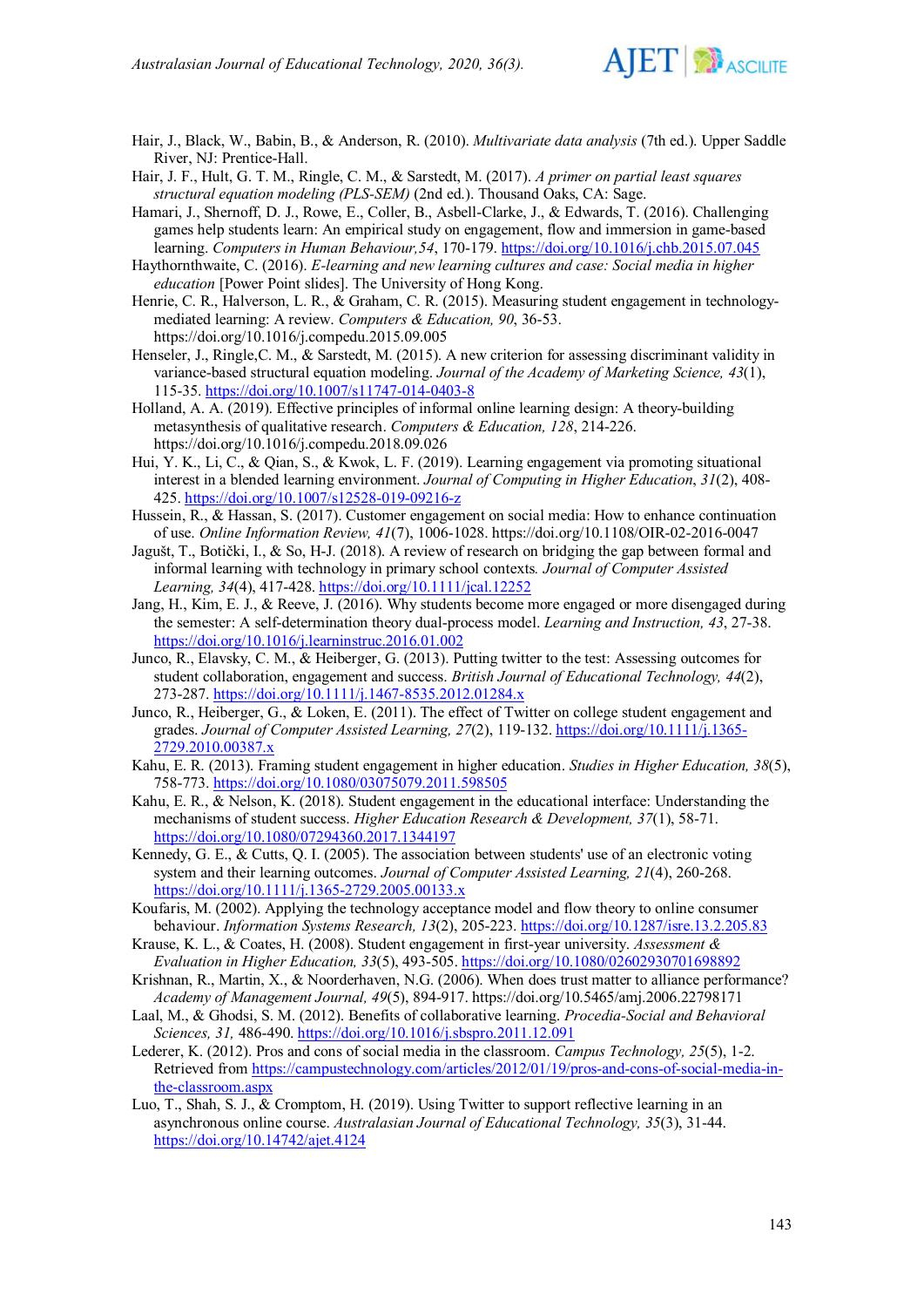

- MacGeorge, E. L., Homan, S. R., Dunning, J. B., Elmore, D., Bodie, G. D., Evans, E., ... Lichti, S. M. (2008). The influence of learning characteristics on evaluation of audience response technology. *Journal of Computing in Higher Education, 19*(2), 25-46. <https://doi.org/10.1007/BF03033425>
- Memon, M. A., Ting, H., Ramayah, T., Chuah, F., & Cheah, J. H. (2017). A review of the methodological misconceptions and guidelines related to the application of structural equation modelling: A Malaysian scenario. *Journal of Applied Structural Equation Modeling, 1*(1), 1-13.
- Meyer, K. A. (2014). Student engagement in online learning: What works and why. *ASHE Higher Education Report*, *40*(6), 1-114. <https://doi.org/10.1002/aehe.20018>
- Montgomery, A. P., Hayward, D. V., Dunn, W., Carbonaro, M., & Amrhein, C. G. (2015). Blending for student engagement: Lessons learned for MOOCs and beyond. *Australasian Journal of Educational Technology, 31*(6), 658-670. <https://doi.org/10.14742/ajet.1869>
- Murthy, D. (2013). *Twitter: Social communication in the Twitter age*. Cambridge: John Wiley & Sons. Nunnally, J. C. (1978). *Psychometric theory*. New York, NY: McGraw-Hill.
- Orús, C., Barlés, M. J., Belanche, D., Casaló, L., Fraj, E., & Gurrea, R. (2016). The effects of learnergenerated videos for YouTube on learning outcomes and satisfaction. *Computers & Education, 95*, 254-269. <https://doi.org/10.1016/j.compedu.2016.01.007>
- Pallas, J., Eidenfalk, J., & Engel, S. (2019). Social networking sites and learning in international relations: The impact of platforms. *Australasian Journal of Educational Technology, 35*(1), 16- 27. <https://doi.org/10.14742/ajet.3637>
- Panitz, T. (1999). The motivational benefits of cooperative learning. New Directions for Teaching and Learning, 78, 59-67. <https://doi.org/10.1002/tl.7806>
- Pérez-San Agustín, M., Muñoz-Merino, P. J., Alario-Hoyos, C., Soldani, X., & Delgado-Kloos, C. (2015). Lessons learned from the design of situated learning environments to support collaborative knowledge construction. *Computers & Education, 87*, 70-82. <https://doi.org/10.1016/j.compedu.2015.03.019>
- Podsakoff, P. M., MacKenzie, S. B., Lee, J. Y., & Podsakoff, N. P. (2003). Common method biases in behavioral research: A critical review of the literature and recommended remedies. *Journal of Applied Psychology, 88*(5), 879-903. <https://doi.org/10.1037/0021-9010.88.5.879>
- Ratneswary, V., & Rasiah, R. (2014). Transformative higher education teaching and learning: Using social media in a team-based learning environment. *Procedia-Social and Behavioral Sciences, 123*, 369-379. <https://doi.org/10.1016/j.sbspro.2014.01.1435>
- Ringle, C. M., Wende, S., & Becker, J-M. (2015). SmartPLS 3. Retrieved from [http://www.smartpls.com](http://www.smartpls.com/)
- Rubin, B., Fernandes, R., & Avgerinou, M. D. (2013). The effects of technology on the community of inquiry and satisfaction with online courses. *Internet and Higher Education, 17*, 48-57. <https://doi.org/10.1016/j.iheduc.2012.09.006>
- Schindler, L. A., Burkholder, G. J., Morad, O. A., & Marsh, C. (2017). Computer-based technology and student engagement: A critical review of the literature. *International Journal of Educational Technology in Higher Education, 14*(1), 1-28. <https://doi.org/10.1186/s41239-017-0063-0>
- Schukajlow, S., & Krug, A. (2014). Are interest and enjoyment important for students' performance? *Proceedings of the Joint Meeting of PME*, *38*, 129-136. Retrieved from [https://ivv5hpp.uni](https://ivv5hpp.uni-muenster.de/u/sschu_12/pdf/Publikationen/Schukajlow_Krug_PME38-2014.pdf)[muenster.de/u/sschu\\_12/pdf/Publikationen/Schukajlow\\_Krug\\_PME38-2014.pdf](https://ivv5hpp.uni-muenster.de/u/sschu_12/pdf/Publikationen/Schukajlow_Krug_PME38-2014.pdf)
- Schwartz, B., & Caduri, G. (2016). Novelties in the use of social networks by leading teachers in their classes. *Computers & Education, 102,* 35-51. <https://doi.org/10.1016/j.compedu.2016.07.002>
- Serrano-Puche, J. (2016). Internet and emotions: New trends in an emerging field of research. [Internet y emociones: Nuevas tendencias en un campo de investigación emergente]. *Comunicar, 24*(46), 19-26.
- Shea, P., Hayes, S., Vickers, J., Gozza-Cohen, M., Uzuner, S., Mehta, R., & Rangan, P. (2010). A reexamination of the community of inquiry framework: Social network and content analysis. *Internet and Higher Education, 13*(1-2), 10–21. <https://doi.org/10.1016/j.iheduc.2009.11.002>
- Shernoff, D. J., Csikszentmihalyi, M., Schneider, B., & Shernoff, E. S. (2003). Student engagement in high school classrooms from the perspective of flow theory. *School Psychology Quarterly, 18*(2), 158- 176. [https://doi.org/10.1521/scpq.18.2.158.21860](https://psycnet.apa.org/doi/10.1521/scpq.18.2.158.21860)
- Shin, N., & Chan, J. K. Y. (2004). Direct and indirect effects of online learning on distance education. *British Journal of Educational Technology, 35*(3), 275–288. [https://doi.org/10.1111/j.0007-](https://doi.org/10.1111/j.0007-1013.2004.00389.x) [1013.2004.00389.x](https://doi.org/10.1111/j.0007-1013.2004.00389.x)
- Shroff, R. H., Ting, F. S. T., & Lam, W. H. (2019). Development and validation of an instrument to measure students' perceptions of technology-enabled active learning. *Australasian Journal of Educational Technology, 35*(4), 109-127. <https://doi.org/10.14742/ajet.4472>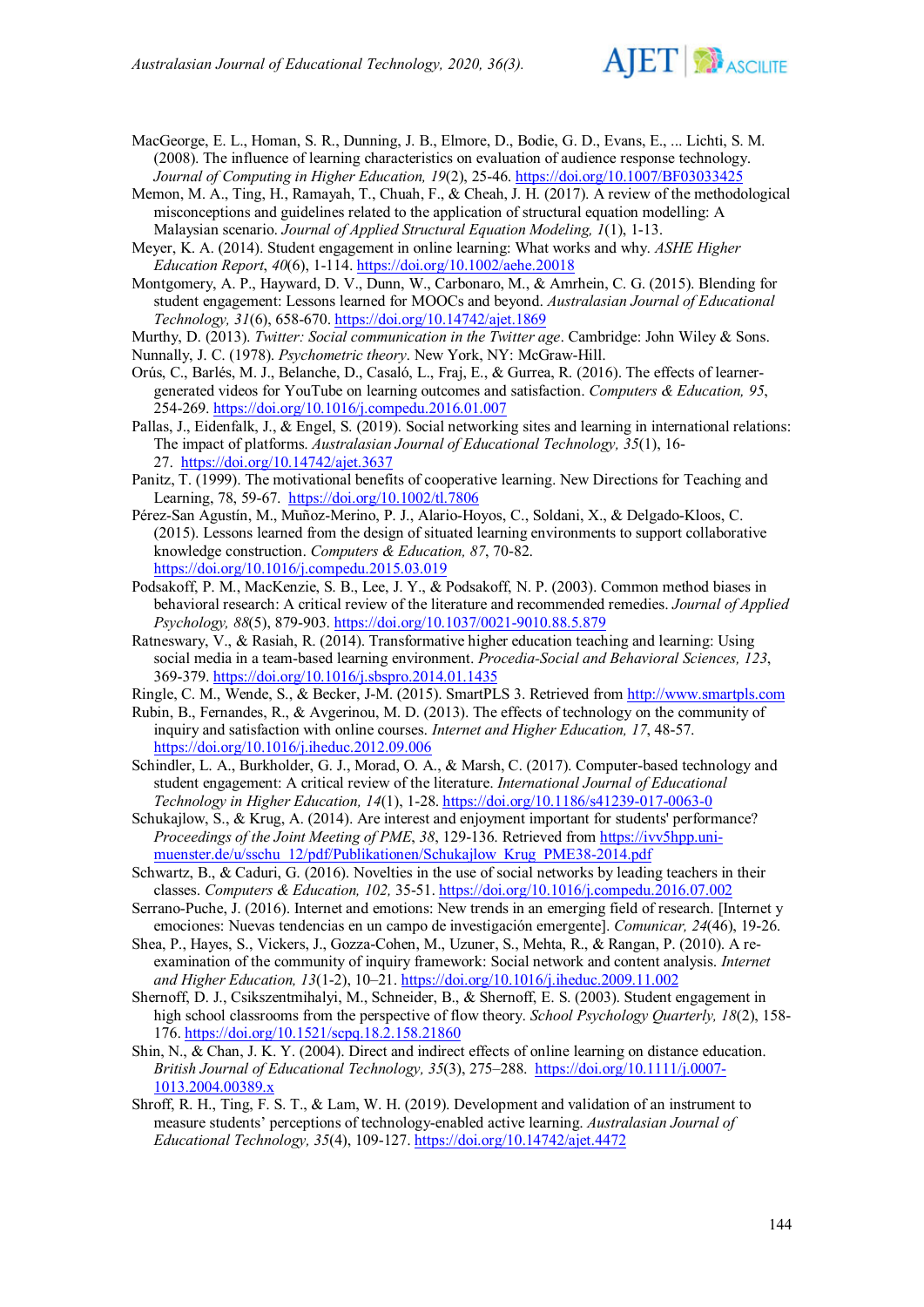

- So, H. J., & Brush, T. A. (2008). Student perceptions of collaborative learning, social presence and satisfaction in a blended learning environment: Relationships and critical factors. *Computers & Education*, *51*(1), 318-336.<https://doi.org/10.1016/j.compedu.2007.05.009>
- Soffer, T., & Yaron, E. (2017). Perceived learning and students' perceptions toward using tablets for learning: the mediating role of perceived engagement among high school students. *Journal of Educational Computing Research, 55*(7), 951-973. <https://doi.org/10.1177/0735633117689892>
- Staines, Z., & Lauchs, M. (2013). Student engagement with Facebook in a university undergraduate policing unit. *Australasian Journal of Educational Technology, 29(*6), 792-805. <https://doi.org/10.14742/ajet.270>
- Tang, Y., & Hew, K. F. (2017). Using Twitter for education: Beneficial or simply a waste of time? *Computers & Education, 106*, 97-118. <https://doi.org/10.1016/j.compedu.2016.12.004>
- Torres-Díaz, J. C., Duart, J. M., Gómez-Alvarado, H. F., Marín-Gutiérrez, I., & Segarra-Faggioni, V. (2016). Internet use and academic success in university students. *Comunicar, 24*(48), 61-69. <https://doi.org/10.3916/C59-2019-07>
- Tur, G., Marín, V. I., & Carpenter, J. (2017). Using Twitter in higher education in Spain and the USA. *Comunicar, 25*(51), 19-28. <https://doi.org/10.3916/C51-2017-02>
- Walker, R. J., Spangler, B. R., Lloyd, E. P., Walker, B. L., Wessels, P. M., & Summerville, A. (2018). Comparing active learning techniques: The effect of clickers and discussion groups on student perceptions and performance. *Australasian Journal of Educational Technology, 34*(3), 74-87. [https://doi.org/10.14742/ajet.3337](https://ajet.org.au/index.php/AJET/article/view/3337)
- West, B., Moore, H., & Barry, B. (2015). Beyond the tweet: Using Twitter to enhance engagement, learning, and success among first-year students. *Journal of Marketing Education, 37*(3), 160-170. <https://doi.org/10.1177/0273475315586061>
- Westbrook, R. A., & Oliver, R. L. (1991). The dimensionality of consumption emotion patterns and consumer satisfaction. *Journal of Consumer Research, 18*(1), 84-91. <https://doi.org/10.1086/209243>
- Xie, K., Heddy, B. C., & Greene, B. A. (2019). Affordances of using mobile technology to support experience-sampling method in examining college students' engagement. *Computers & Education, 128,* 183-198. <https://doi.org/10.1016/j.compedu.2018.09.020>
- Zaka, P. A., Fox, W. H., & Docherty, P. D. (2019). Student perspectives of independent and collaborative learning in a flipped foundational engineering course, *Australasian Journal of Educational Technology, 35(*5), 79-94. <https://doi.org/10.14742/ajet.3804>

**Corresponding author**: Carolina Herrando, *c.herrando@utwente.nl* 

**Copyright**: Articles published in the Australasian Journal of Educational Technology (AJET) are available under Creative Commons Attribution Non-Commercial No Derivatives Licence [\(CC BY-NC-](https://creativecommons.org/licenses/by-nc-nd/4.0/)[ND 4.0\)](https://creativecommons.org/licenses/by-nc-nd/4.0/). Authors retain copyright in their work and grant AJET right of first publication under CC BY-NC-ND 4.0.

**Please cite as**: Pérez-López, R., ,Gurrea-Sarasa, R., Herrando, C., Martín-De-Hoyos, M. J., Bordonaba-Juste, V., & Utrillas-Acerete, A. (2020). The generation of student engagement as a cognition-affectbehaviour process in a Twitter learning experience. *Australasian Journal of Educational Technology, 36*(3), 132-146.<https://doi.org/10.14742/ajet.5751>